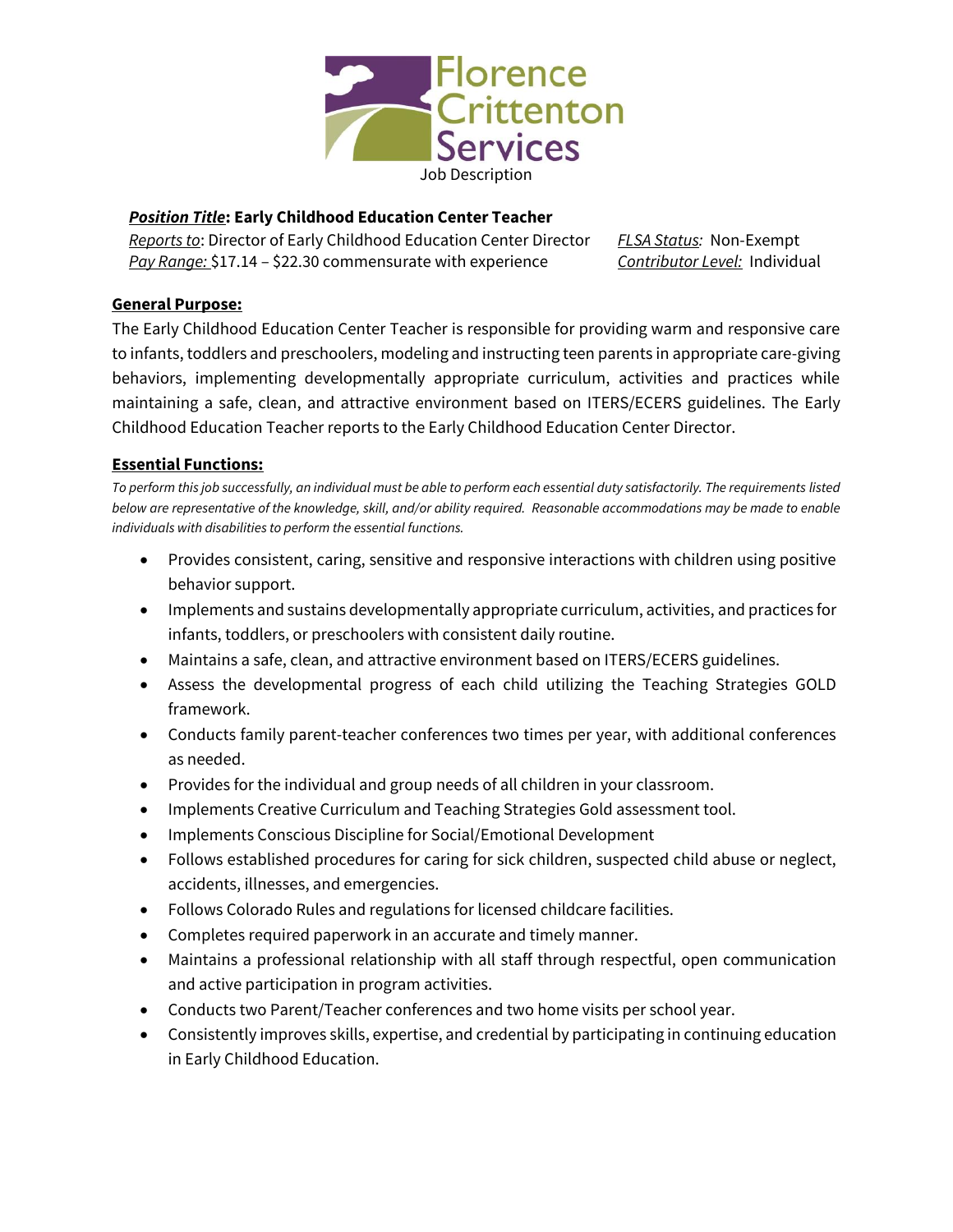- If position is Early Head Start, Collaborates with Child Family Educators to conduct additional assessments and home visits as well as completes additional paperwork as prescribed by the Early Head Start program.
- Performs other duties as required and necessary to ensure the success of Florence Crittenton Services.

### **Supervisory duties:**

None.

### **Knowledge, skills and abilities:**

- Ability to consistently promote, support, work, and act in a manner in support of Florence Crittenton Services' vision, mission, and values.
- Ability to communicate with teen parents in a warm, approachable, and supportive manner.
- Knowledge of early childhood education and child development principles and practices.
- Strong interpersonal, collaborative and teamwork skills; ability to work collaboratively and effectively with staff as well as with teen parents.
- Effective time management skills, particularly the ability to juggle and prioritize the needs and requirements of children, parents, and staff.
- Strong organizational skills, including the ability to set up and manage a classroom, curriculum, and assessment system.
- Knowledge of Teaching Strategies Gold and Creative Curriculum.

### **Education:**

- High School Diploma or GED equivalent is required.
- Associates or Bachelors Degree in ECE or CDA is preferred.

# **Experience:**

- Two or more years of experience in early childhood education is required and preference given to experience with infants and toddlers.
- Experience with Teaching Strategies Gold and Creative Curriculum is preferred.
- Experience working with at-risk youth is preferred.
- An equivalent combination of education and experience may be substituted on a year for year basis.

# **Additional Requirements/Licenses/Certifications:**

- As required by the Denver Public Health Order, all Florence Crittenton Services employees must be fully vaccinated against COVID-19 and are required to provide valid proof of vaccination.
- Must have reliable transportation.
- Must have a valid driver's license.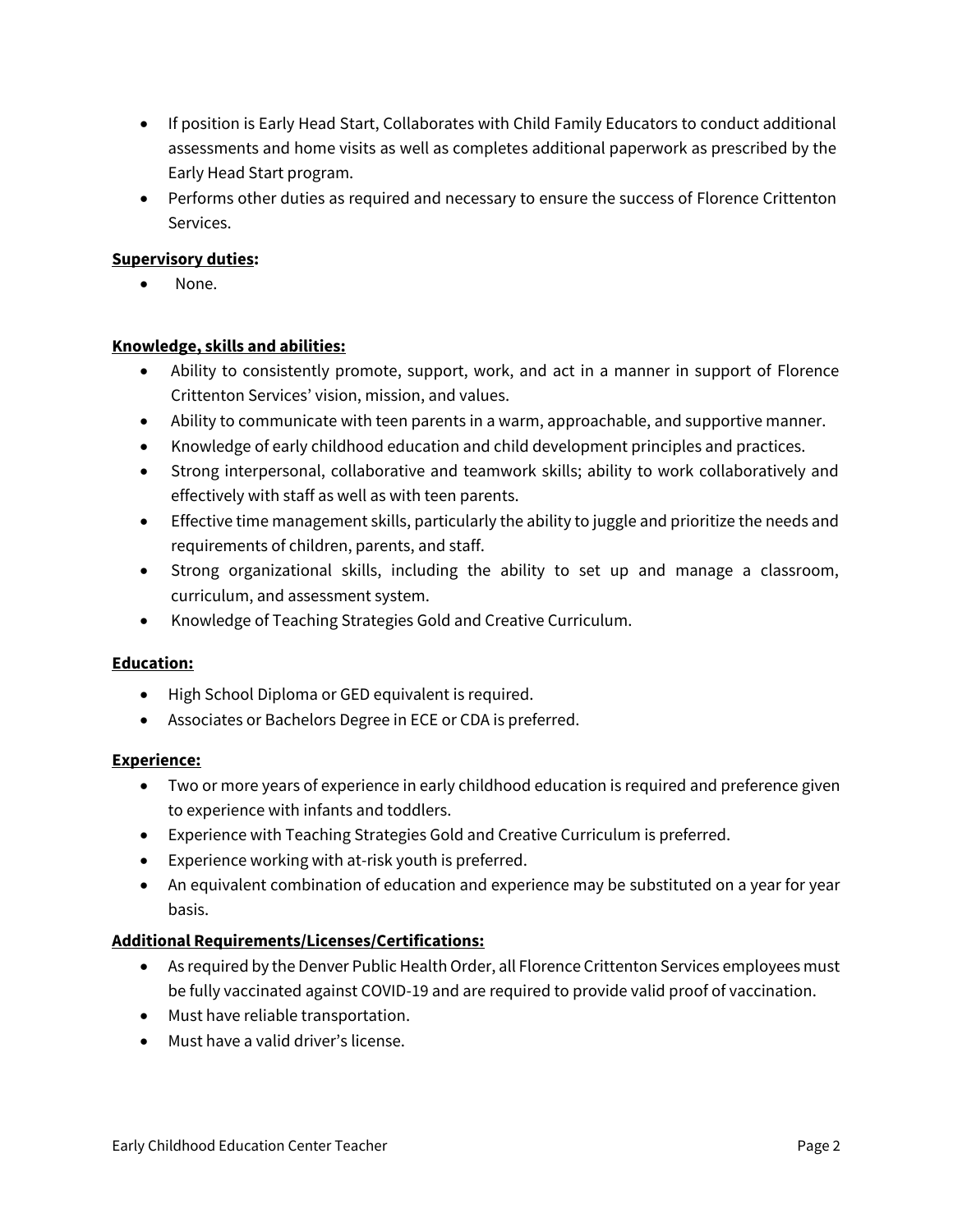- Passing a driving record (MVR) and criminal history background checks will be required prior to the start of employment. Must be able to pass Colorado Central Registry and CBI criminal record checks and must have no prior convictions for child abuse, misdemeanors or felonies.
- Must be at least 18 years old and in good physical and mental health; must pass annual medical exam per licensing requirements.
- Must be qualified as an Early Childhood Teacher according to Colorado State licensing regulations.
- Must have a minimum of Level II credential.
- Current First Aid and Infant, Child and Adult CPR Certification is required.
- Current PDIS/Colorado Shines Account is required.
- Colorado Shines Pre-service and/or Required Trainings are required.

#### **Working environment:**

*The work environment characteristics described here are representative of those an employee encounters while performing the essential functions of this job. Reasonable accommodations may be made to enable individuals with disabilities to perform the essential functions.*

- Work is generally performed in an indoor environment.
- Occasional travel to conferences, meeting is necessary.
- Work may involve additional hours during the evenings or on the weekends.
- Subject to call-back work and incumbent must be able to respond to emergency
- May be required to rotate on-call responsibilities.
- Must reside within 30 minutes of facility to be included with on-call rotation.

### **Physical Activities:**

*The physical demands described here are representative of those that must be met by an employee to successfully perform the essential functions of this job. Reasonable accommodations may be made to enable individuals with disabilities to perform the essential functions.*

- Ability to stand, sit, walk, walk on unpaved terrain, talk, reach with arms and hands, have good manual dexterity, use hands and fingers to operate a computer and telephone keyboard, handle or feel, hear alarms/telephones/normal speaking voice.
- While performing the duties of this job, the employee is regularly required to talk or hear.
- Specific vision abilities required by this job include close vision, distance vision, color vision, and ability to adjust focus.
- Moderate physical effort may be required by moving and positioning objects up to 50 pounds occasionally and / or 25 pounds frequently.

### **Compensation**

• Hourly Rate is \$17.14 – \$22.30 commensurate with experience